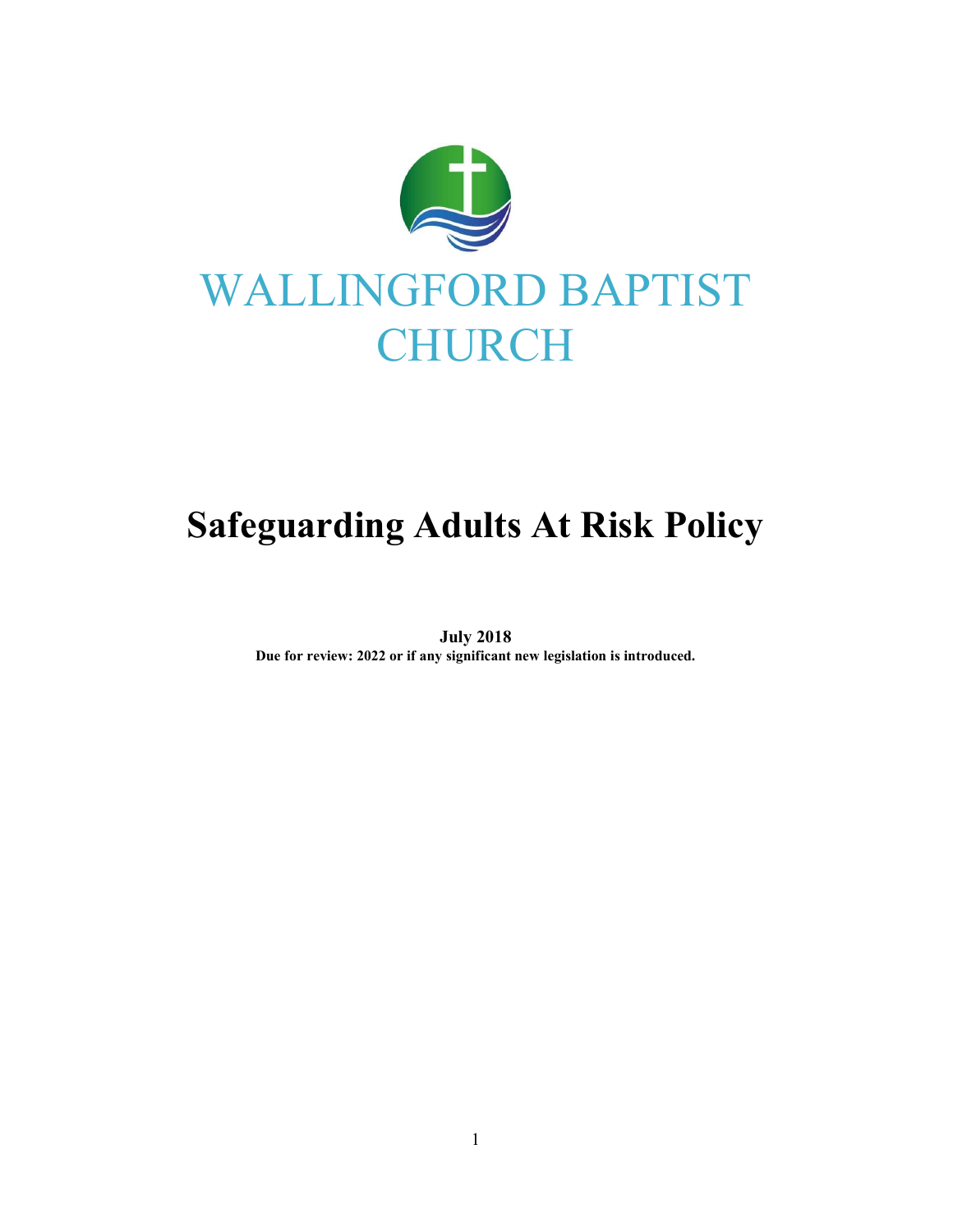## Contact Details

#### Designated Person for Safeguarding

Name: Mike Higgin Contact Number: 07738 135 593 or 01491 826 619

#### Safeguarding member of leadership team:

Name: Simon Hudson Contact Number: 07990 835 246 or 01491 833 773

### Organisation (Churches Agency for Safeguarding):

020 7467 5216

#### Multi Agency Safeguarding Hub: 0845 050 7666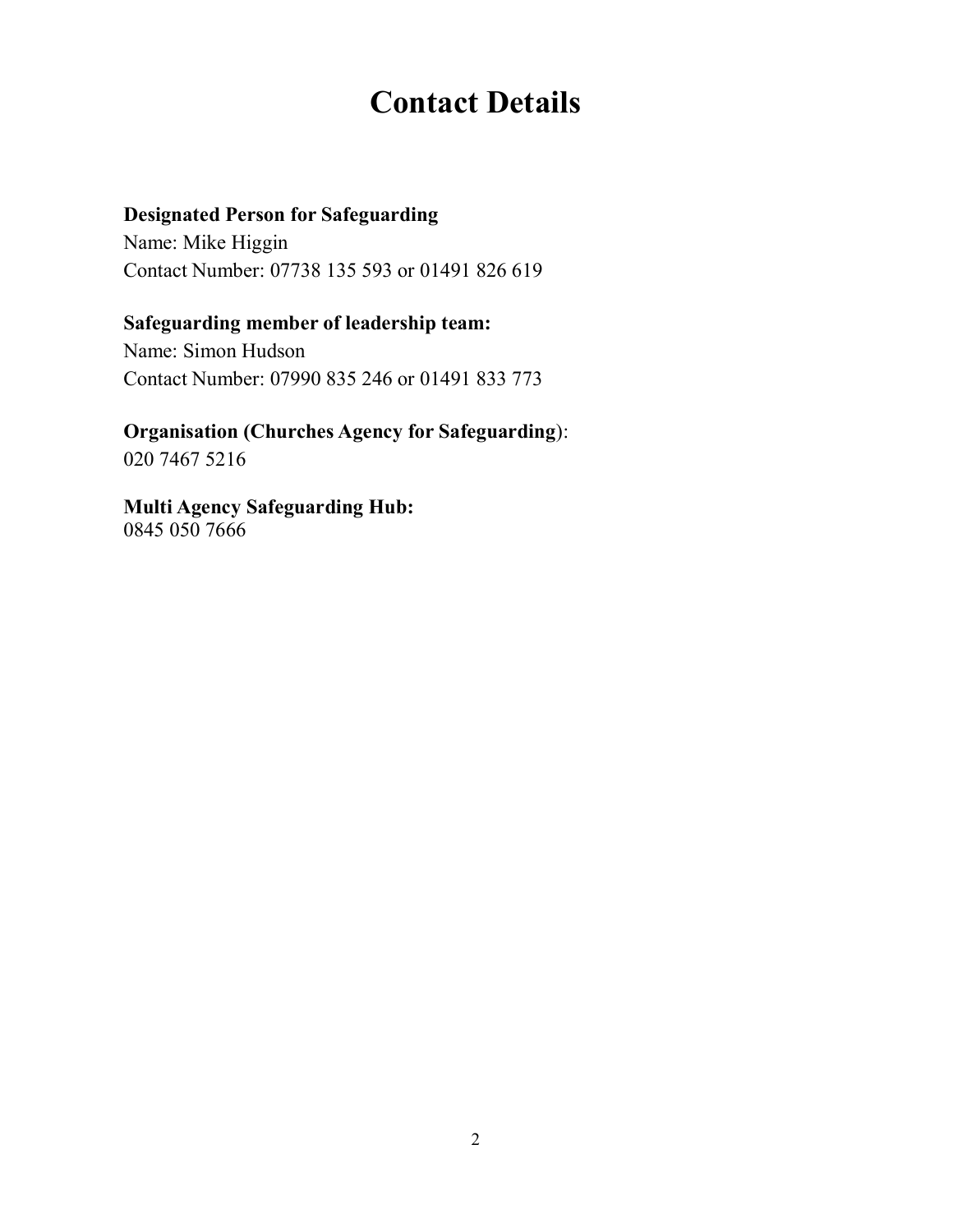### Wallingford Baptist Church

- 1. What we believe
- 2. Who is an 'adult at risk'?
- 3. What is 'abuse'?
- 4. Types of harm
- 5. What should I do if I suspect or witness an adult safeguarding issue?
- 6. Recruitment of staff and volunteers
- 7. Good conduct and issues regarding investigations
- 8. Support for employees and volunteers
- Appendix 1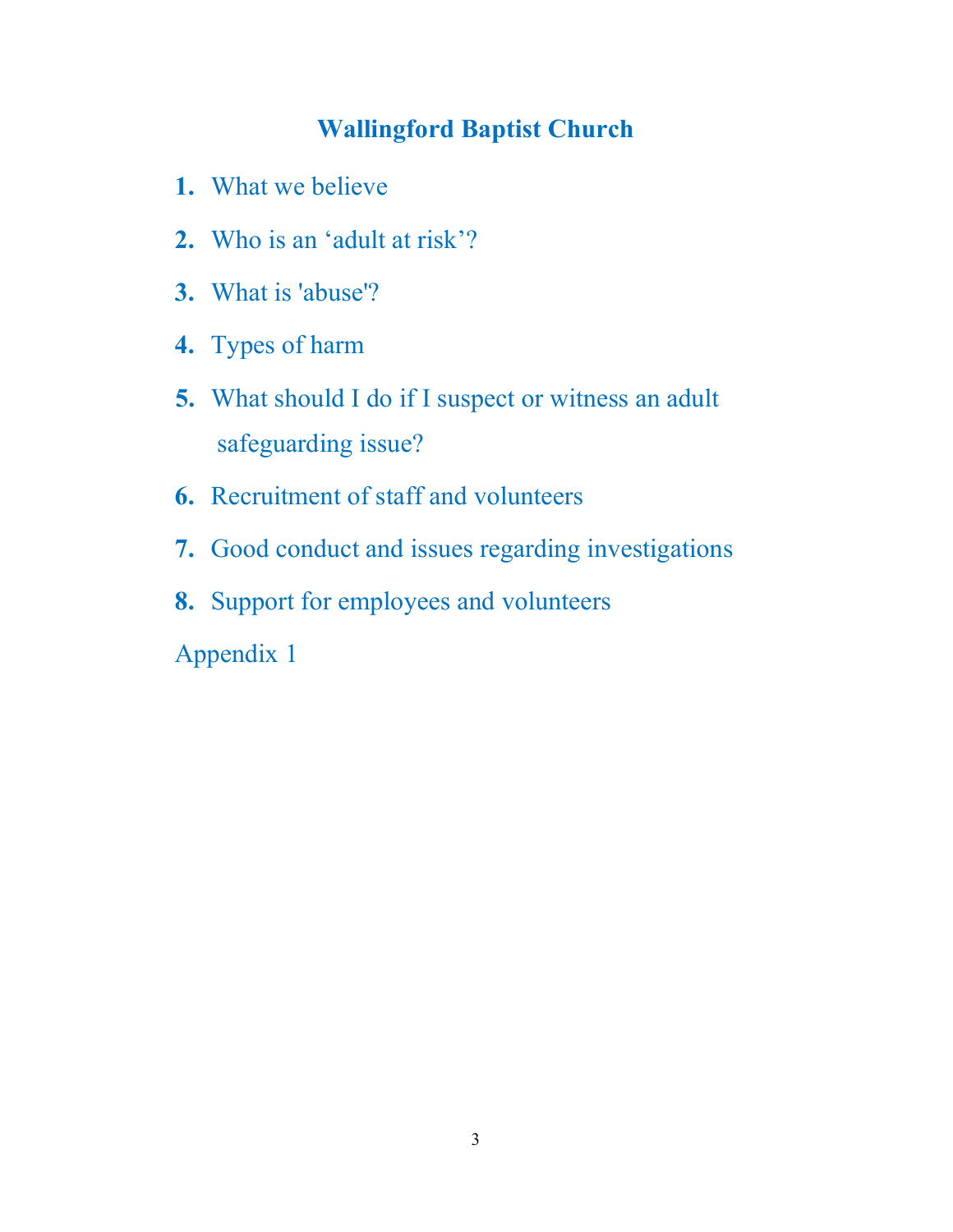# Wallingford Baptist Church

### 1. What we believe

We believe the Bible is the means by which we discover how to experience salvation and shows us what it means to follow Jesus. This also means that we think the Bible is good news for everyone (adults and children) and want to respectfully and gently share this.

WBC is a member of the Baptist Union of Great Britain (and therefore Churches Together in Great Britain and Ireland) and believe we are all equal before Jesus and therefore must all take our responsibility together to ensure we follow Jesus as a church. In practice this means it is the local congregation that decides and resources all that we do in following Jesus as a church.

Wallingford Baptist Church welcomes people of all backgrounds and acknowledges some of those in its congregation or visitors may be 'adults at risk' and that we all have a duty to support and safeguard these individuals.

We would expect all members associated with the church to treat each other including adults at risk with respect and dignity, as creations of the Living God. This means using appropriate language and tone, allowing privacy, not scapegoating, ridiculing or rejecting. No name calling, gossiping or spreading inappropriate information or mistruths.

### 2. Who is an 'adult at risk'?

The term 'adult' applies to anyone over the age of 18, while an 'adult at risk' is: 'Any adult aged 18 or over who due to disability, mental function, age, illness or traumatic circumstances may not be able to take care or protect themselves against the risk of significant harm, abuse, bullying, harassment, mistreatment or exploitation' (Churches' Child Protection Advisory Service).

This covers a wide range of people from all types of different backgrounds; a person's mental capacity may also fall within this definition.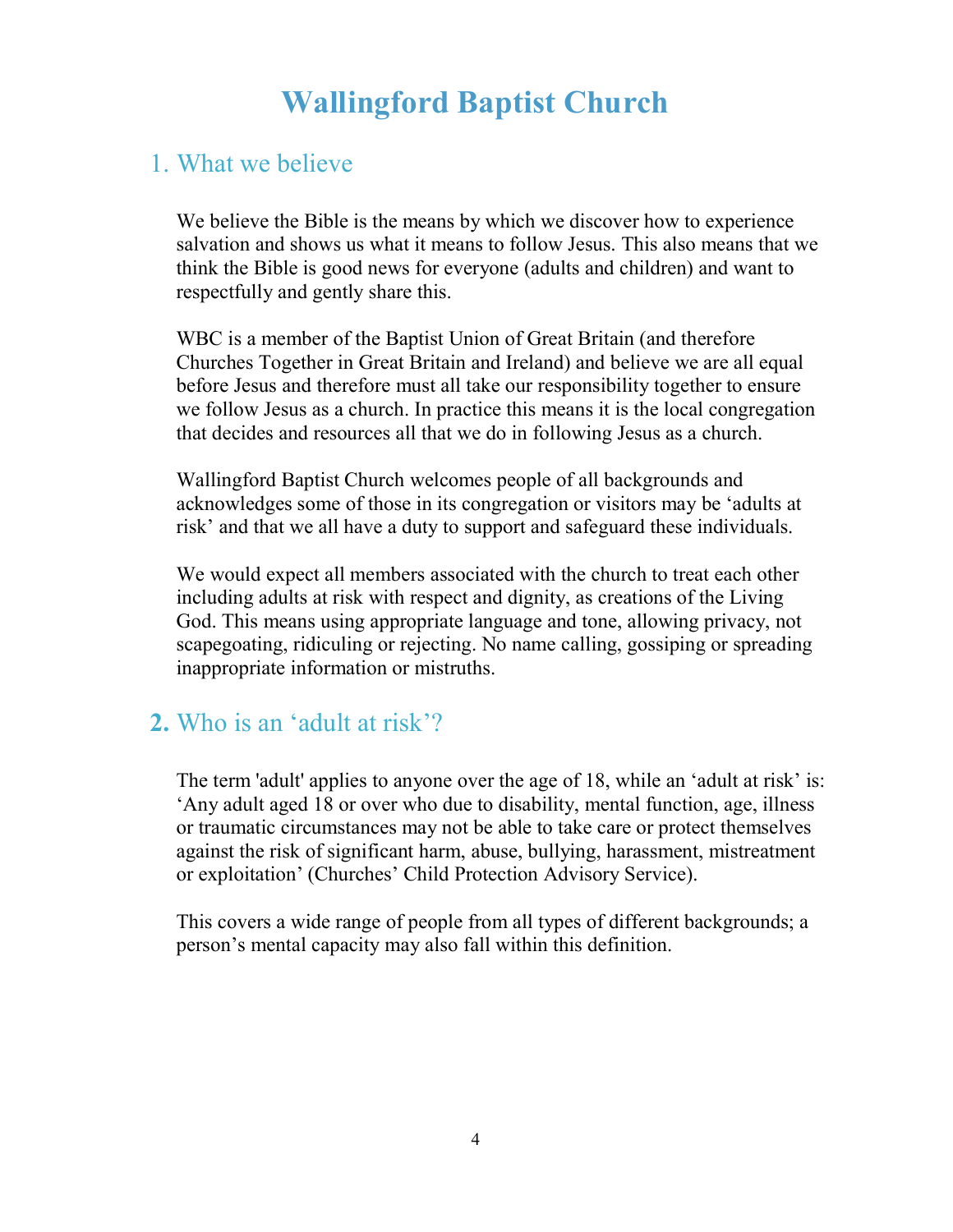### 3. What is 'abuse'?

Oxfordshire County Council note that 'abuse is mistreatment by any other person or persons that violates a person's human and civil rights. The abuse can vary, from treating someone with disrespect in a way that significantly affects the person's quality of life, to causing actual physical or mental suffering.'

It is important to remember that abuse can happen anywhere – even in places seen as 'safe' such a care home or a person's own home.

Often the person responsible for the abuse is well known to the person being abused such as a family member including partner or child, or friend; it is less likely to be a stranger although this is possible too.

### 4. Types of harm

Oxfordshire County Council's Safeguarding Adults Board offer the following as types of harm to which we should be alert.

#### 4.1 Physical

This includes injuries, such as bruising, lacerations or welts, burns, fractures or dislocations or other forms of avoidable injury or deterioration in the person's physical health.

Physical harm may arise from hitting, slapping, pushing, kicking, misuse of medication, falls, misuse of restraint, or inappropriate sanctions, unsafe practice including misuse of lifting and handling equipment.

#### 4.2 Sexual

This includes rape and sexual assault or sexual acts to which the adult at risk has not consented, could not consent, or was pressured into consenting.

#### 4.3 Psychological

This includes any avoidable emotional distress or deterioration in the person's emotional or mental health. This may arise from threats of harm or abandonment, deprivation of contact, humiliation, blaming, controlling, intimidation, coercion, harassment, verbal abuse, isolation or withdrawal from services or supportive networks.

#### 4.4Financial or material

Theft, fraud, exploitation, pressure in connection with wills, property or inheritance or financial transactions, or the misuse or misappropriation of property, possessions or benefits.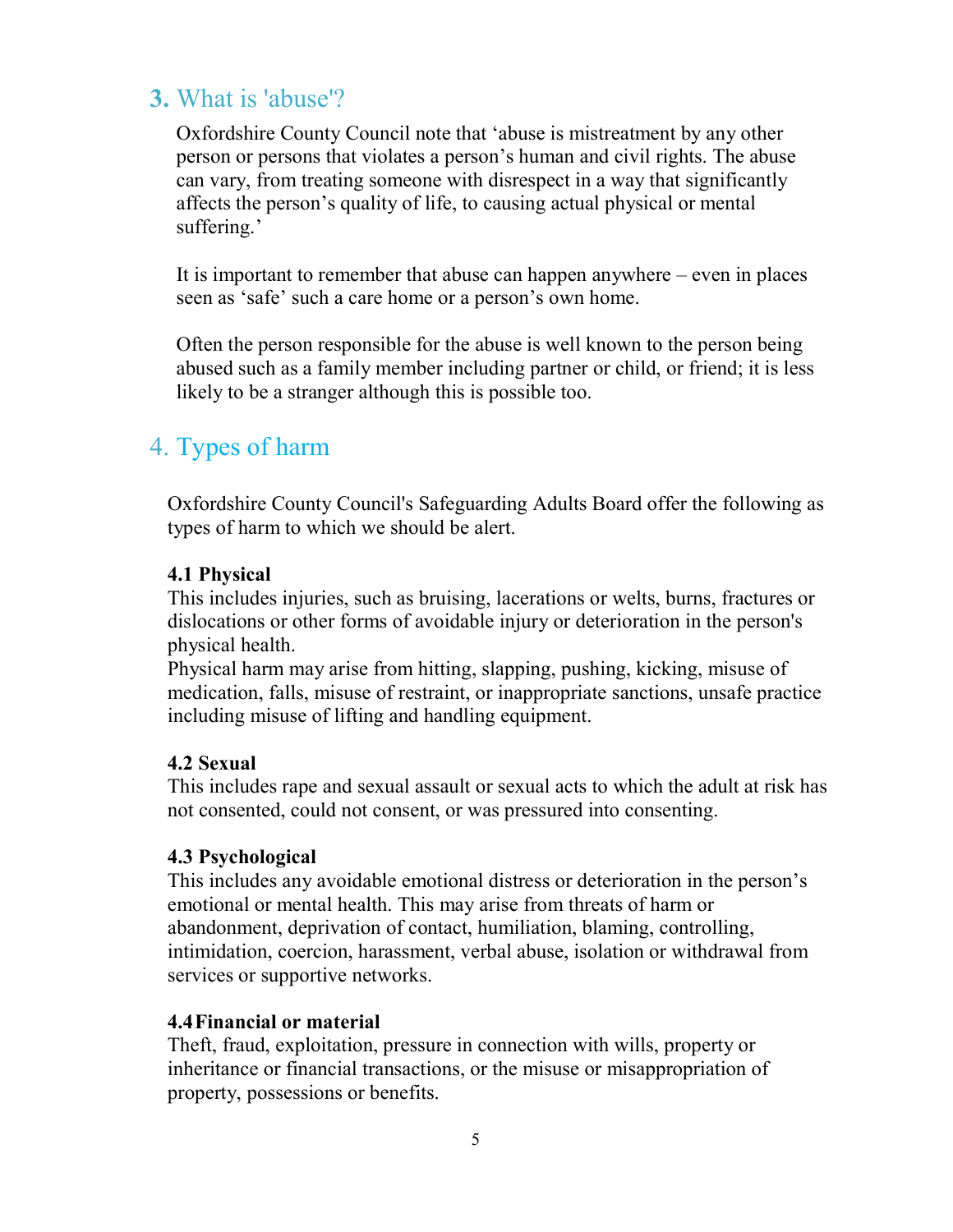#### 4.5 Neglect and acts of omission (including self-neglect)

Ignoring medical or physical care needs, failure to provide access to appropriate health, social care or educational services, the withholding of the necessities of life, such as medication, adequate nutrition and heating.

#### 4.6 Discriminatory

This includes racist or sexist remarks or comments based on a person's impairment, disability, age or illness, and other forms of harassment, slurs or similar treatment. This may also include isolation or withdrawal from religious or cultural activity, services or supportive networks.

#### 4.7 Institutional

This involves the collective failure of an organisation to provide an appropriate and professional service to at risk people. It can be seen or detected in processes, attitudes and behaviour that amount to discrimination through unwitting prejudice, ignorance, thoughtlessness and stereotyping. It includes a failure to ensure the necessary safeguards are in place to protect adults at risk and maintain good standards of care in accordance with individual needs, including training of staff, supervision and management, record keeping and liaising with other providers of care.

#### 4.8 Spiritual

The inappropriate use of religious belief or practice; coercion and control of one individual by another in a spiritual context; the abuse of trust by someone in a position of spiritual authority (e.g. minister). The person experiences spiritual abuse as a deeply emotional personal attack. (Definition from the Baptist Union).

Further information can be found at:

Oxfordshire Safeguarding Adults Board (OSAB Threshold of Needs Matrix – 2018): http://www.osab.co.uk/public/reporting-concerns/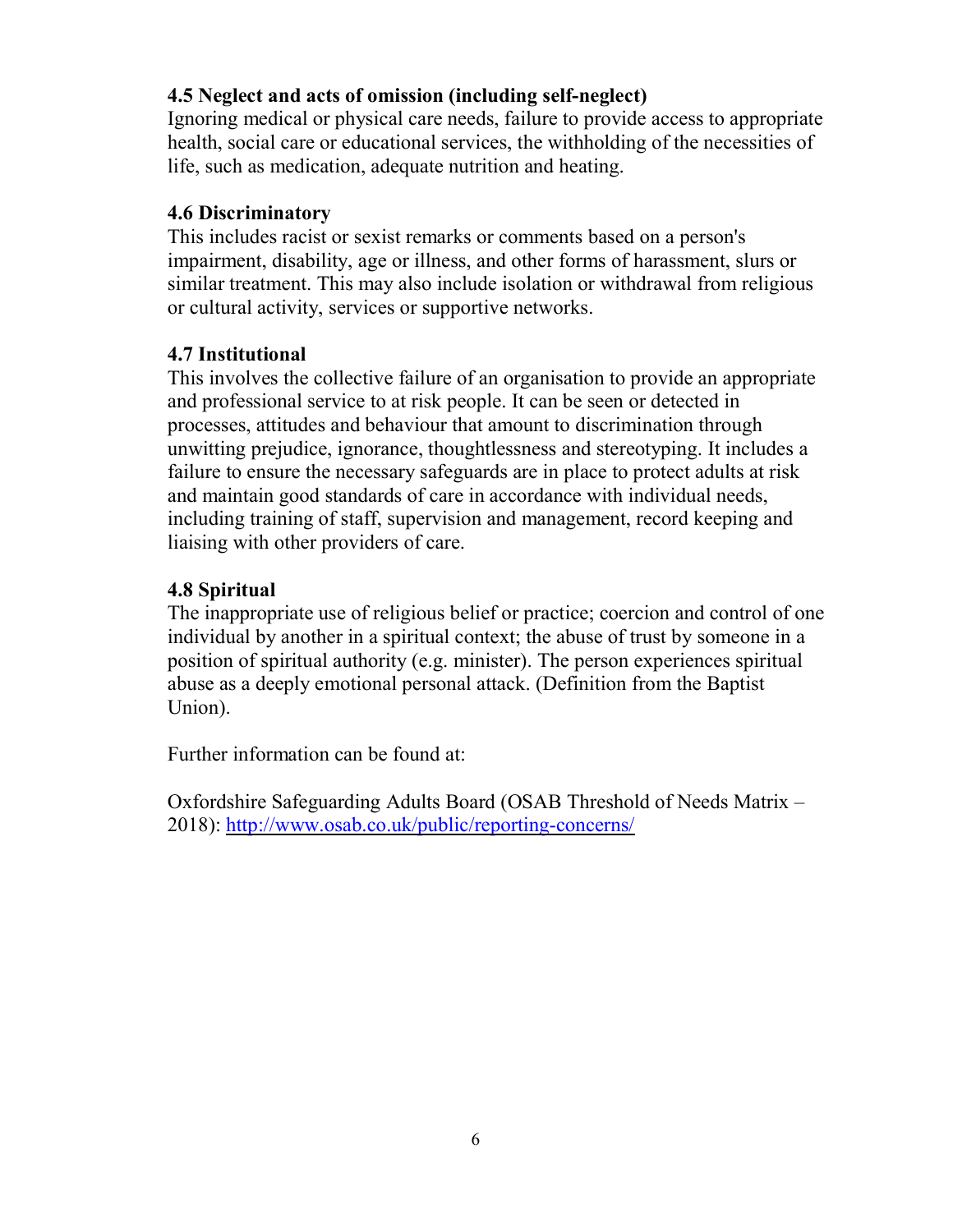### 5. What should I do if I suspect or witness an adult safeguarding issue?

If as a member of the congregation of Wallingford Baptist Church you have concerns about an adult, you should contact the Designated Person as soon as possible to discuss your concerns.

You should:

- 1. Talk to the adult directly in the first instance.
- 2. If your concerns continue after speaking to the adult, have a conversation with the Designated Person within 24 hours. You should tell the adult that you are going to do this. Although it is helpful to have their consent, if you are concerned for their safety you should tell the Designated Person even if the adult does not give their consent.
- 3. If you believe the adult does not have capacity to have a conversation, you should speak to the Designated Person without speaking to the adult – do not speak to their carer.
- 4. Make notes of concerns or incidents as soon as possible, ensuring the notes are dated and include only factual information. Write down exactly what was said, who was present, where you were etc. Keep all original notes safe even if you type them up later.
- 5. Ensure concerns are only discussed with the Designated Person and not with anyone else.
- 6. If the concerns regard the Designated Person, contact should be made with the minister/faith leader with safeguarding responsibilities who will follow the procedure.
- 7. Should there be immediate danger to the adult, you should call the police on 999.

The Designated Person should:

1. Record the conversations and advice given. This should be done as soon as possible and any decisions regarding the information recorded and relayed back to the person expressing concern. A record as to why a course of action is followed should be made.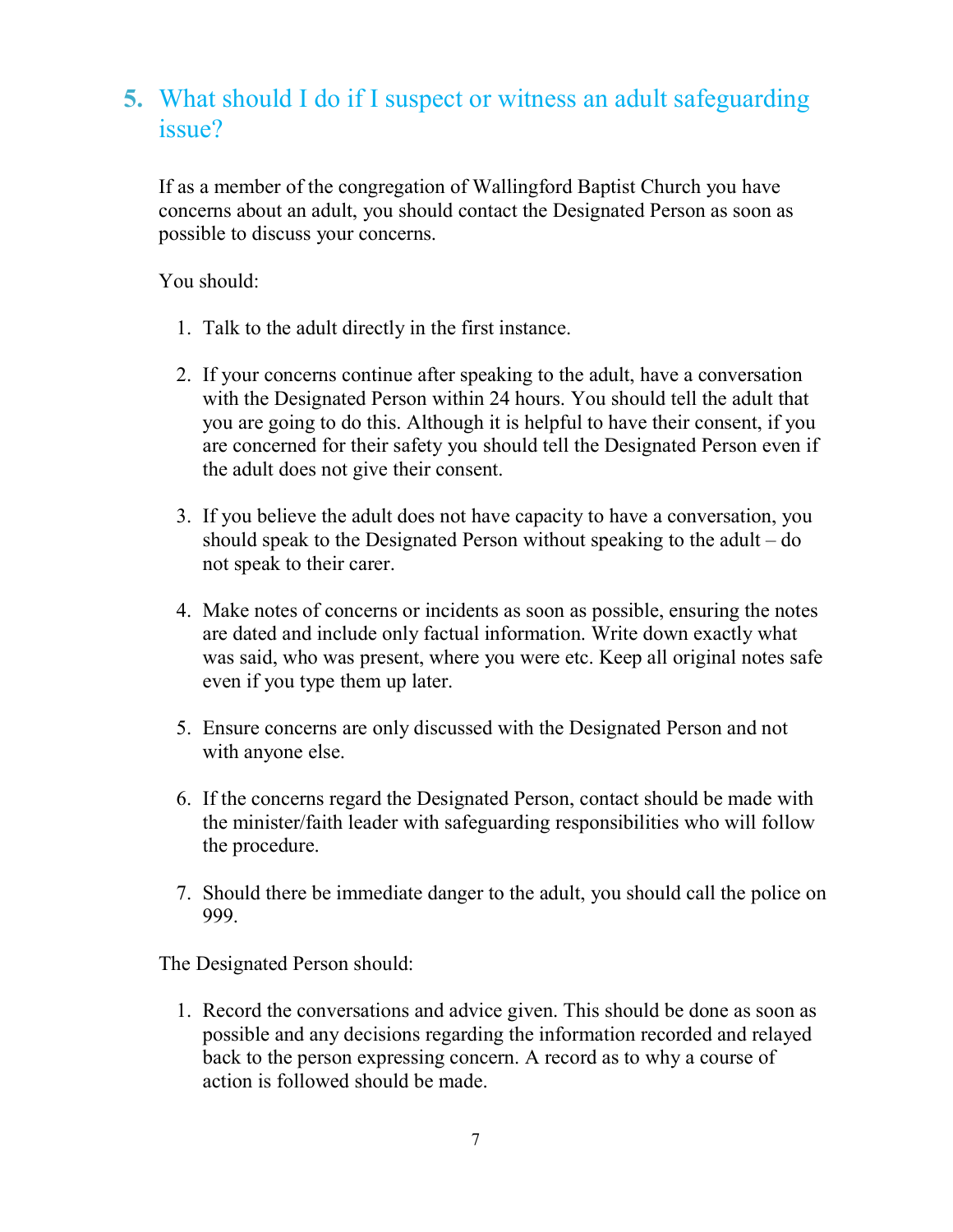- 2. If the Designated Person is unsure if this is a safeguarding matter, they can request a consultation with the Safeguarding Triage Team on 01865 328232.
- 3. If concerns are deemed of a level to require intervention a referral will be made by the Designated Person to the Multi-Agency Safeguarding Hub (MASH) on Tel: 0845 050 7666. They will need to complete the online safeguarding form found on the Oxfordshire Safeguarding Adults Board website.

#### Before making a referral, the adult in question should be informed.

If the worker/volunteer disagrees with the Designated Person's decision, anyone can contact the MASH.

No church member should attempt to carry out an investigation but should always refer to the appropriate agency.

The Designated Person may discuss concerns with the minister/faith leader with responsibility with for safeguarding. This will be conducted to ensure the welfare of the adult, otherwise confidentiality will be respected. Records of concerns and decisions should be kept in a confidential space.

#### See Appendix for Flowchart.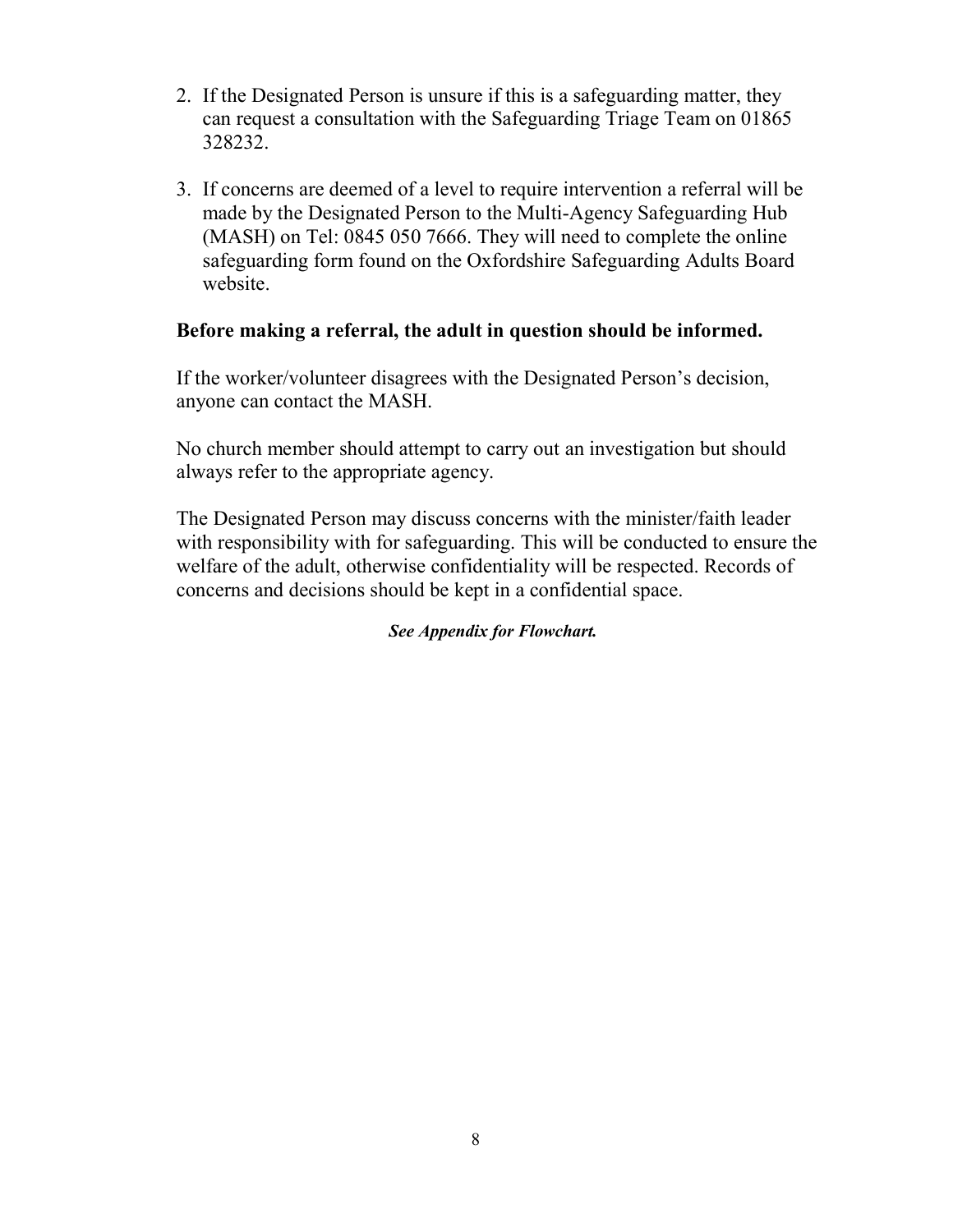### 6. Recruitment of staff and volunteers

It is likely that members of Wallingford Baptist Church will encounter adults and children who are considered at risk.

All those working for the church with adults at risk should be familiar with this policy and undergo a DBS check which should be updated every three years. This, along with a process of application, interview and references, should apply to anyone who visits adults at risk on a regular basis as part of a church schedule or who runs a group specifically for adults at risk. It would also apply to those who regularly give lifts to those considered at risk.

If the worker hasn't joined the update service, we will accept a DBS requested by another organization, as long as the following are met:

- the applicant's criminal record or other relevant information has not changed since its issue and was issued within the last two years
- the level of that check is the same as that required i.e. 'adult' and the original certificate is produced
- the police disclose information on an enhanced DBS certificate based on child or adult workforce, for which the criminal record check was originally applied for
- that the identity details on the certificate match those of the applicant.

(from Government web site).

Training is available through the OSAB web site as well as through the Baptist Union of Great Britain.

### 7. Good conduct and issues regarding investigations

Whatever the background of our congregation, we would expect all members to treat each other and those associated with the church with respect and dignity, as creations of the Living God.

Health and Safety assessments and risk assessments apply.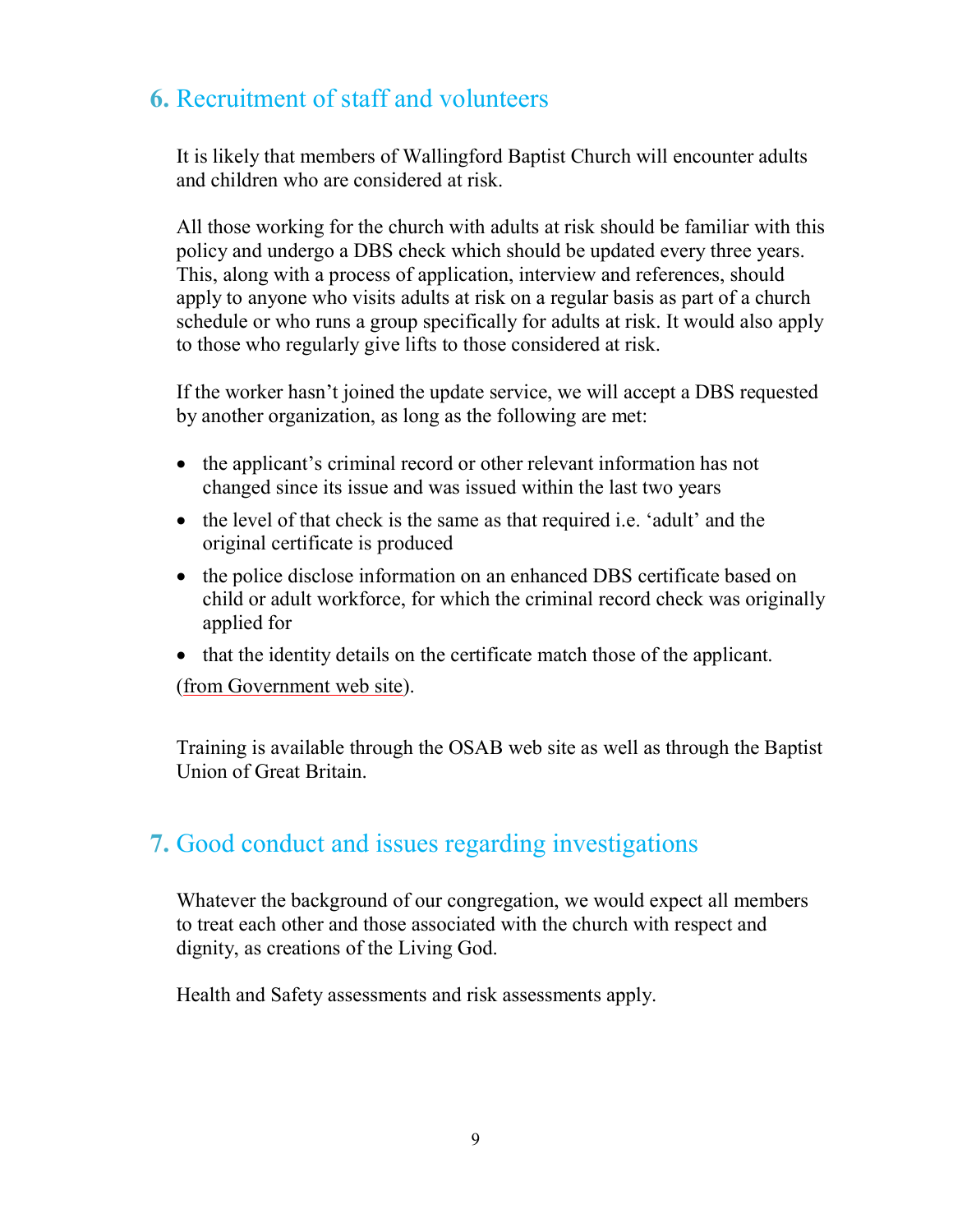All staff and volunteers will need to give an undertaking that they will immediately inform the Designated Person if they should:

- 1. be subject to criminal investigation for any matter or
- 2. be made subject of an investigation regarding Safeguarding within any voluntary or paid employment posts they may hold.

This information will be dealt with in strictest confidence and discussed only between the Designated Person and the minister/faith leader with responsibility for safeguarding unless the information poses a risk to other individuals.

Should there be an allegation made against an employee/volunteer in regard to safeguarding, they will be required to suspend their involvement while an investigation is carried out either by the Designated Person or Local Authority. They should be kept informed about the progress of this investigation and pointed to areas of support.

Where an individual has convictions concerning abuse, Wallingford Baptist will use the Baptists Together Contract with Ex-Offenders at the discretion of the Designated Person and minister/faith leader with safeguarding responsibility.

### 8. Support for employees and volunteers

Dealing with abuse towards children or adults can be difficult for workers who are involved. This may be especially difficult if the worker/volunteer has experienced abuse themselves. Wallingford Baptist Church will support employees and volunteers in this situation by providing opportunities to discuss any issues and by giving employees and volunteers time to talk about their own emotional responses and how the issue has impacted upon them. The Designated Person will ensure support either directly or by involving a trusted, appropriate adult from the church and, if appropriate, signpost to supporting organizations.

We appreciate that coming alongside people who may have particular vulnerabilities can present challenges. If, as a member of the church, a member of the congregation feels unable to respond appropriately or overwhelmed, they should seek support from the minister(s) or church leadership, specifically those with pastoral responsibility.